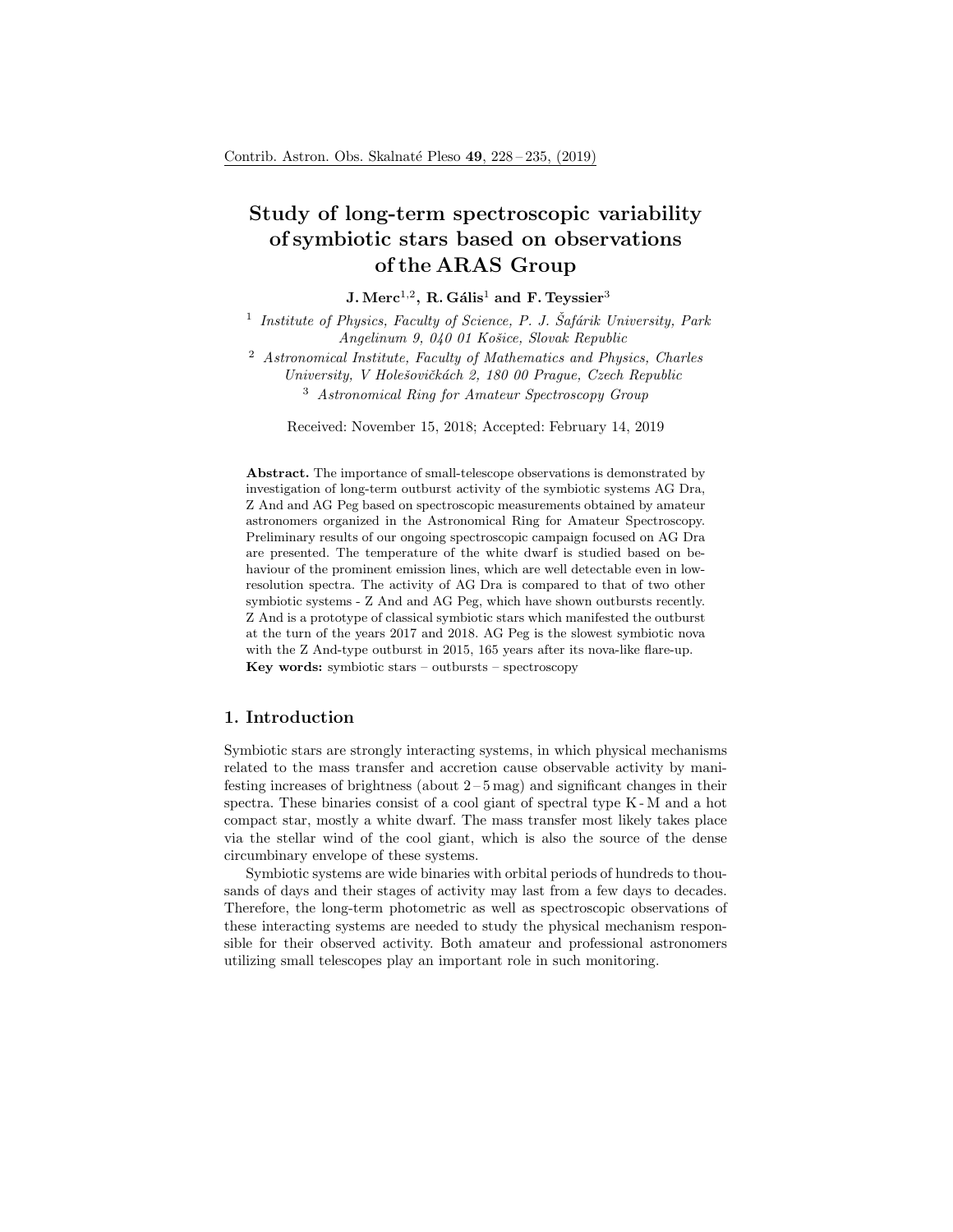### 2. Selected symbiotic systems

AG Draconis is one of the best studied symbiotic systems. The cool component is a red giant of early spectral type (K0 - K4), with low metallicity and higher luminosity than that of standard class III (Smith et al., 1996). The hot component is considered to be a white dwarf sustaining a high luminosity and temperature (Mikołajewska et al., 1995). The orbital period of this binary is 551 days (Hric et al., 2014). The system undergoes characteristic symbiotic activity with alternating quiescent and active stages. The latter ones consist of several outbursts repeating at about one-year interval.

Z Andromedae is a prototype of the classical symbiotic systems, which consists of a late-type M4.5 III giant (Mürset & Schmid, 1999) accompanied by a white dwarf. The orbital period of the binary system is 758 days (Mikołajewska & Kenyon, 1996). During more than hundred years of monitoring, the system showed several active stages with changes of brightness ranging from a few tenths of magnitude to about three magnitudes (e.g. Skopal et al., 2000). The system has been in the active stage since 2000.

AG Pegasi is the slowest symbiotic nova, which showed a Z And-type outburst 165 years after its nova-like flare-up (Skopal et al., 2017). The symbiotic system consists of a M3 III giant (Schulte-Ladbeck, 1988) and a white dwarf. The orbital period was determined to be 816.5 days (Fernie, 1985). The brightness of the system began to be recorded before 1820 (although with very low cadence). Its nova-like outburst began in 1850 and maximum brightness was reached around 1885 (Boyarchuk, 1967).

## 3. Observational data

Astronomical Ring for Amateur Spectroscopy (ARAS) is an initiative dedicated to promotion of amateur astronomical spectroscopy and pro/am collaborations. Observations of the group<sup>1</sup> focus on novae  $(34, t_0)$  date) and symbiotic binaries (54, to date). Moreover, Be stars, cataclysmic variables, supernovae and other objects are observed. The network consists of observers equipped with small telescopes (20 to 60 cm) with spectrographs of different resolution (500 to 15000), covering the range from 3500 to nearly  $8000 \text{ Å}$ . The advantages of the ARAS Group are rapid response to alerts, long-term monitoring and high cadence of observations.

In this work, we used medium resolution spectra of the selected symbiotic stars obtained by 22 individual ARAS observers. These observations were used to study the activity and overall behavior of AG Dra during the ongoing active stage (274 spectra obtained by 17 observers) and to compare the recent evolution of prominent emission lines in its spectra to that of Z And (61 spectra, 6 observers) and AG Peg (111 spectra, 15 observers).

<sup>1</sup>http://www.astrosurf.com/aras/Aras DataBase/DataBase.htm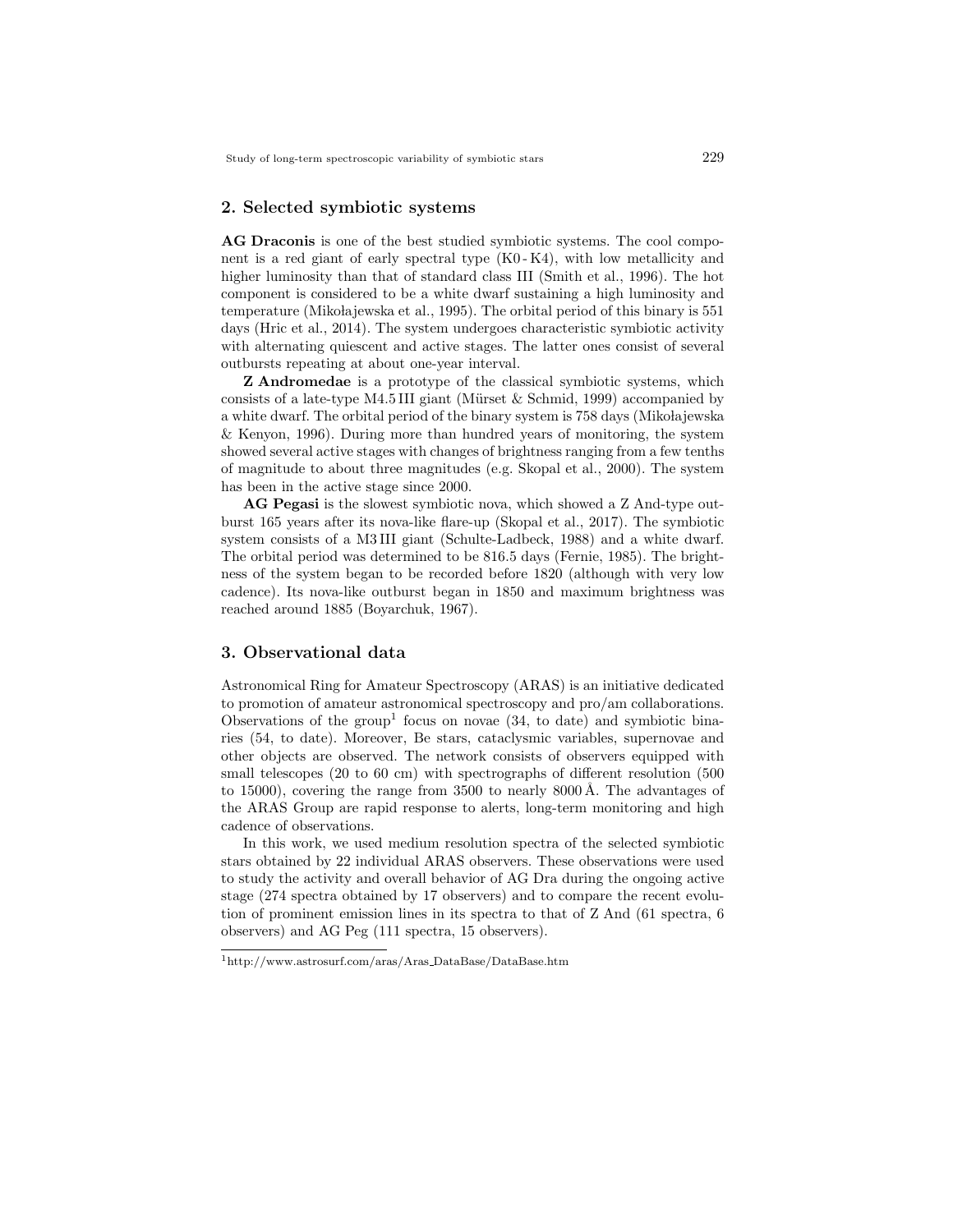### 4. Analysis and results

All three studied symbiotic binaries manifested Z And-type outbursts recently. In this section, the spectroscopic behaviour of AG Dra, Z And and AG Peg during their last active stages is discussed and compared to their previous activity. Moreover, the temperature of white dwarfs in the symbiotic system is derived based on characteristics of the prominent emission lines in their spectra.

### 4.1. Recent outburst activity of AG Dra, Z And and AG Peg

AG Dra entered the new active stage in 2015 and since then four outbursts have been observed (upper panel of Fig. 1). After the last outburst, the brightness of AG Dra returned to values typical for its quiescent stage at the end of July 2018 (Merc et al., 2018b).

Leedjärv et al.  $(2016)$  showed that it is possible to distinguish between the cool and hot outbursts of AG Dra (see González-Riestra et al., 1999) according to the behaviour of the prominent emission lines in its optical spectra. The outbursts at the beginning of active stages of AG Dra are usually major, cool ones. During the hot outbursts, the brightness is more or less linearly correlated with equivalent widths (EWs) and other spectral characteristics of the emission lines. With respect to this behaviour, the activity of AG Dra during the ongoing active stage is very unusual. The increase of the EWs of prominent emission lines observed during all four outbursts suggests their hot-type character.

Z And has been active since 2000 and its recent outburst was detected at the turn of the years 2017 and 2018 (middle panel of Fig. 1). The EWs of studied emission lines in spectra of Z And showed significant decline during the recent outburst and their values are anti-correlated with its brightness changes. In the case of AG Dra, such behaviour is typical for the cool outbursts. The Ramanscattered O VI and [Fe VII] lines completely disappeared during this outburst. The latter reappeared at the time when O vi lines remained undetectable.

Similar behaviour of emission lines in the spectra of Z And was observed in 2006, when the star underwent the major outburst accompanied by the ejection of bipolar jets (Skopal & Pribulla, 2006). During that outburst, the He II line also practically disappeared. Despite the similarity of the outbursts in 2006 and 2018, no sign of the jet components around the  $H\alpha$  and  $H\beta$  lines was observed in the spectra of Z And during the recent one.

AG Peg manifested the outburst in 2015 with very slow decline in brightness lasting for more than a year (bottom panel of Fig. 1). Similar double-peaked structure as in the light curve was also observed in the spectral behaviour of this object. During the outburst, the EWs of studied emission lines increased significantly compared to their quiescence values although the observed increase of EWs was not so steep as for the brightness. The Raman-scattered O vi lines disappeared from the spectra during both outburst maxima.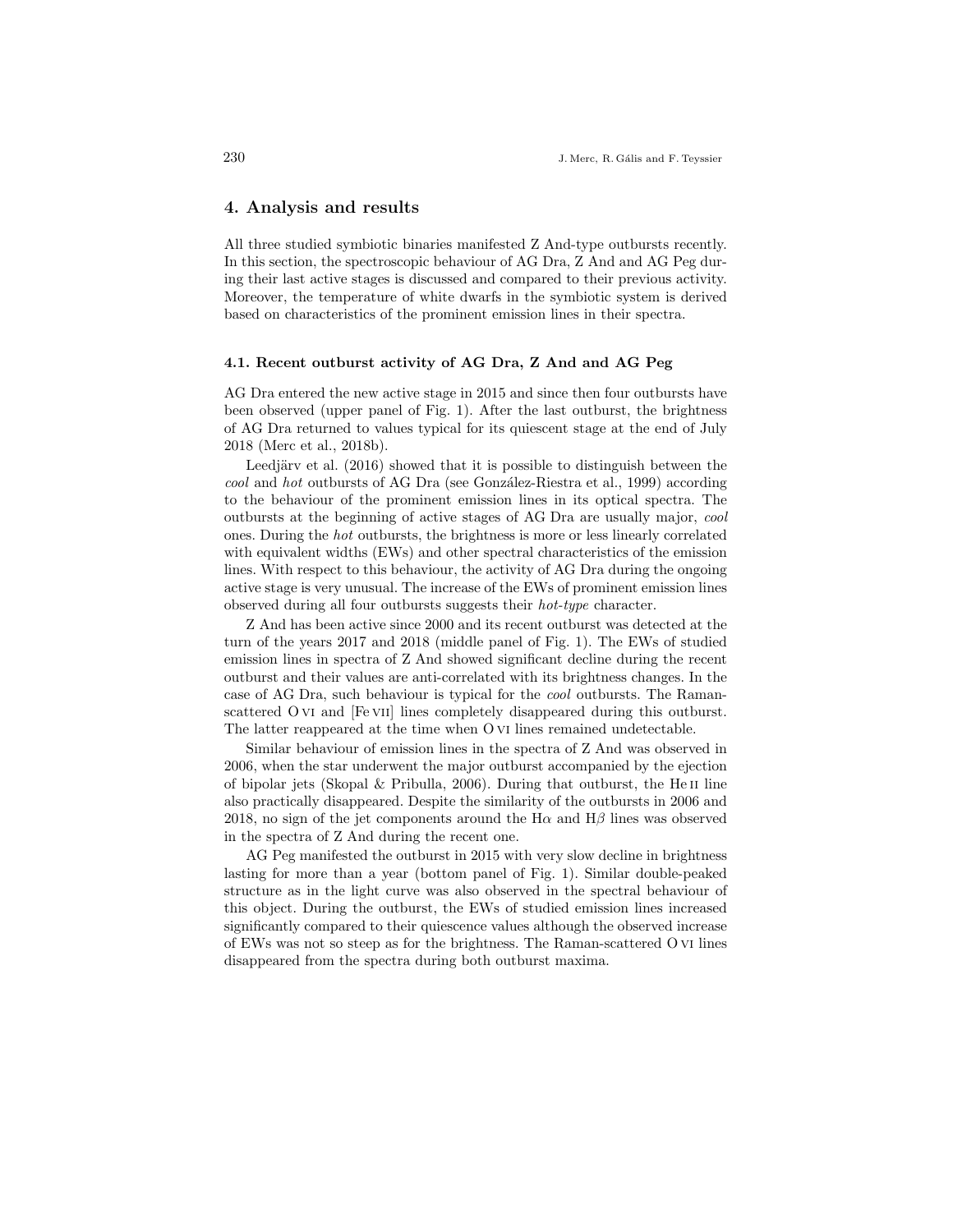

Figure 1. The light curves of studied symbiotic stars in the  $B$  filter plotted together with EWs for selected emission lines and the  ${\rm He\,II/H}\beta$  ratio.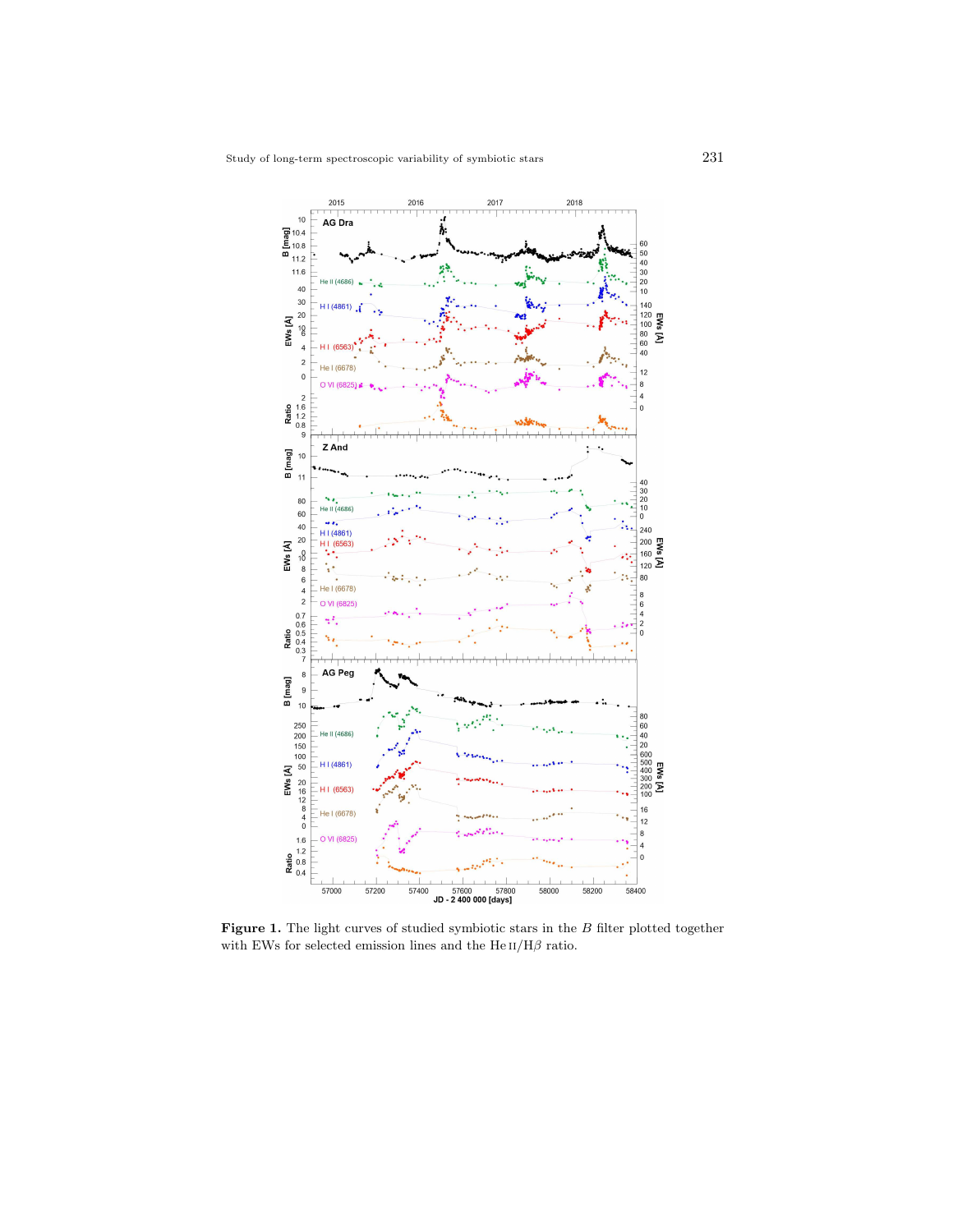#### 4.2. Temperature evolution of the white dwarfs

The fluxes of He<sub>I</sub> 4471 Å, He<sub>II</sub> 4686 Å and H<sub> $\beta$ </sub> emission lines can be used to derive the temperature of the hot component in symbiotic systems (Iijima, 1981).

Sokoloski et al.  $(2006)$  neglected the flux of the He<sub>I</sub> 4471 Å line in the case of Z And, because  $F_{4471} \leq 0.1 F_{H\beta}$ . The same relation is valid for AG Dra (Leedjärv et al., 2016; Merc et al., 2018a) and AG Peg (this work). Making this assumption allows us to use the ratio of EWs instead of the fluxes:

$$
T_{\rm hot} \left( \rm{in} \, 10^4 \, K \right) \approx 14.16 \sqrt{\frac{EW_{\rm 4686}}{EW_{\rm H\beta}}} + 5.13. \tag{1}
$$

In general, this approximation increases the estimate of the hot component's temperature. Moreover, there are also other phenomena (e.g. the presence of additional ionization mechanisms; the phase dependence of the EWs of low excitation lines on the orbital motion; presence of the absorption component in  $H\beta$  line profile) which have to be taken into account in studying the temperature changes of white dwarfs using the He  $\text{II/H}\beta$  ratio (Merc et al., 2018a).

Counting all these effects, the main findings can be summarized as follows: a) All four recent outburst of AG Dra were of the hot type. Moreover, during the outburst in 2016, the historical maximum of the white dwarf's temperature was detected. b) During and after the last outburst of Z And, a decrease in the temperature was observed. c) The outburst of AG Peg in 2015 was accompanied by an increase of the hot component's temperature as in the case of AG Dra.

#### 4.3. The Raman-scattered O vi lines

The Raman-scattered O vi lines are broad emission lines at 6825 and 7082 Å which are a product of Raman-scattering of the photons of the O vi resonance lines at 1032 and 1038 Å off the atoms of neutral hydrogen (Schmid, 1989). They occur almost exclusively in the spectra of symbiotic variable stars.

The Raman-scattered O vi 6825 Å line almost disappeared during the *cool* outburst of AG Dra in 2006, confirming a drop in the hot component's temperature (Leedjärv et al., 2016). The outburst of this symbiotic system in May 2016 manifested the same vanishing of this line although it was not of the cool type (Merc et al., 2017). Similar vanishing was observed during the recent outbursts of Z And and AG Peg (the curves of the Raman-scattered O vi EWs are depicted in Fig. 1 by purple color).

In the case of Z And, the minima of the Raman-scattered O vi EWs can be explained by a cooling of the hot component. On the other hand, observations of AG Dra and AG Peg during studied outbursts showed that temperatures of their white dwarfs were high enough to produce original O vi lines. Their values reject the usual interpretation for disappearance of the Raman-scattered O vi lines due to the cooling of the ionizing source. During the outburst of AG Dra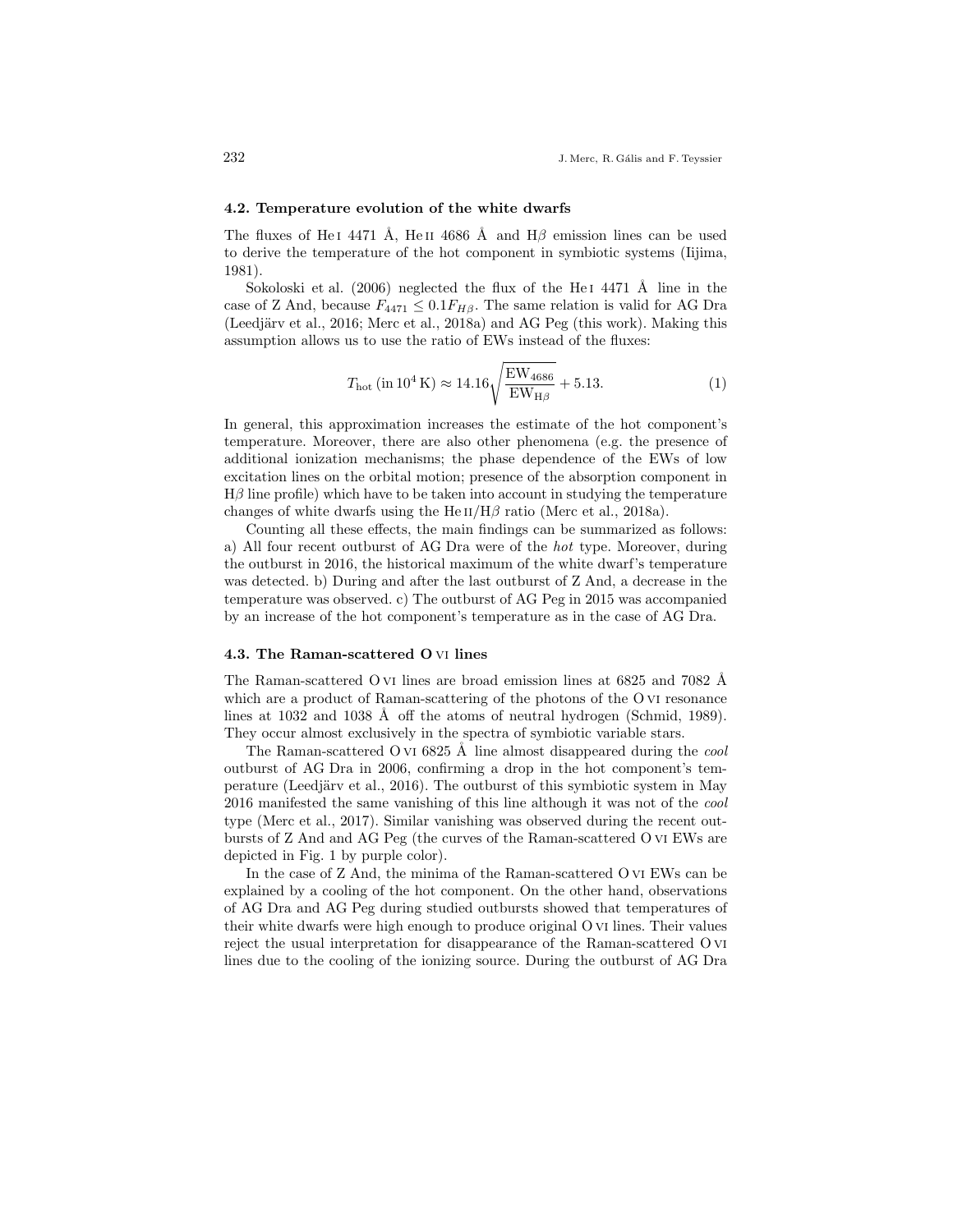in May 2016, the temperature reached the historical maximum. In the case of AG Peg, the minimum of the Raman-scattered O vi EWs was also observed when the temperature of the hot component was very high. Skopal et al. (2017) suggested that the transient weakening of the Raman-scattered O vi lines during the outburst of AG Peg in 2015 is a result of an increase of mass-loss rate from the hot component which makes the O vi zone optically thick. Probably, a similar effect played a role in the case of AG Dra.

# 5. Conclusions

The medium-resolution spectra of AG Dra, Z And and AG Peg were used to study the variability and behaviour of the prominent emission lines formed in the circumbinary envelope of these symbiotic systems. In addition, changes in profiles of the spectral lines were studied. The high cadence of the obtained spectra allowed us to study the evolution of the white dwarf's temperature during the outbursts of these systems. Moreover, we have used the same mid-res spectra of AG Dra for radial velocity measurements, which will be presented in our forthcoming paper. Low-resolution spectra play an important role not only in monitoring, but can be used also for spectral energy distribution modelling.

Our results showed the importance of long-term monitoring of symbiotic stars as well as how the pro/am collaborations is essential for investigation of these strongly interacting binaries. The ARAS Group is a perfect example that such collaborations can be very successful and can bring significant results.

Acknowledgements. This work was supported by the Slovak Research and Development Agency grant No. APVV-15-0458. We are grateful to all ARAS members that contributed their observations to this paper, particularly we acknowledge and thank P. Berardi, E. Bertrand, F. Boubault, D. Boyd, Ch. Buil, F. Campos, V. Desnoux, J. Foster, O. Garde, K. Graham, J.G. Flo, S. Charbonnel, T. Lemoult, T. Lester, D. Li, J. Montier, U. Sollecchia, P. Somogyi, O. Thizy, M. Verlinden and A. Wilson. We acknowledge with thanks the variable star observations from the AAVSO International Database contributed by observers worldwide and used in this research. Last but not least, JM would like to thank the conference organizers for the support of his stay at the conference.

# References

Boyarchuk, A. A., The Nature of AG Pegasi. 1967, Soviet Astronomy, 11, 8

- Fernie, J. D., The Period of AG Pegasi: Having Another Go. 1985, Publications of the Astronomical Society of the Pacific, 97, 653, DOI: 10.1086/131581
- González-Riestra, R., Viotti, R., Iijima, T., & Greiner, J., IUE observations of the high-velocity symbiotic star AG Draconis III. . 1999, Astron. Astrophys., **347**, 478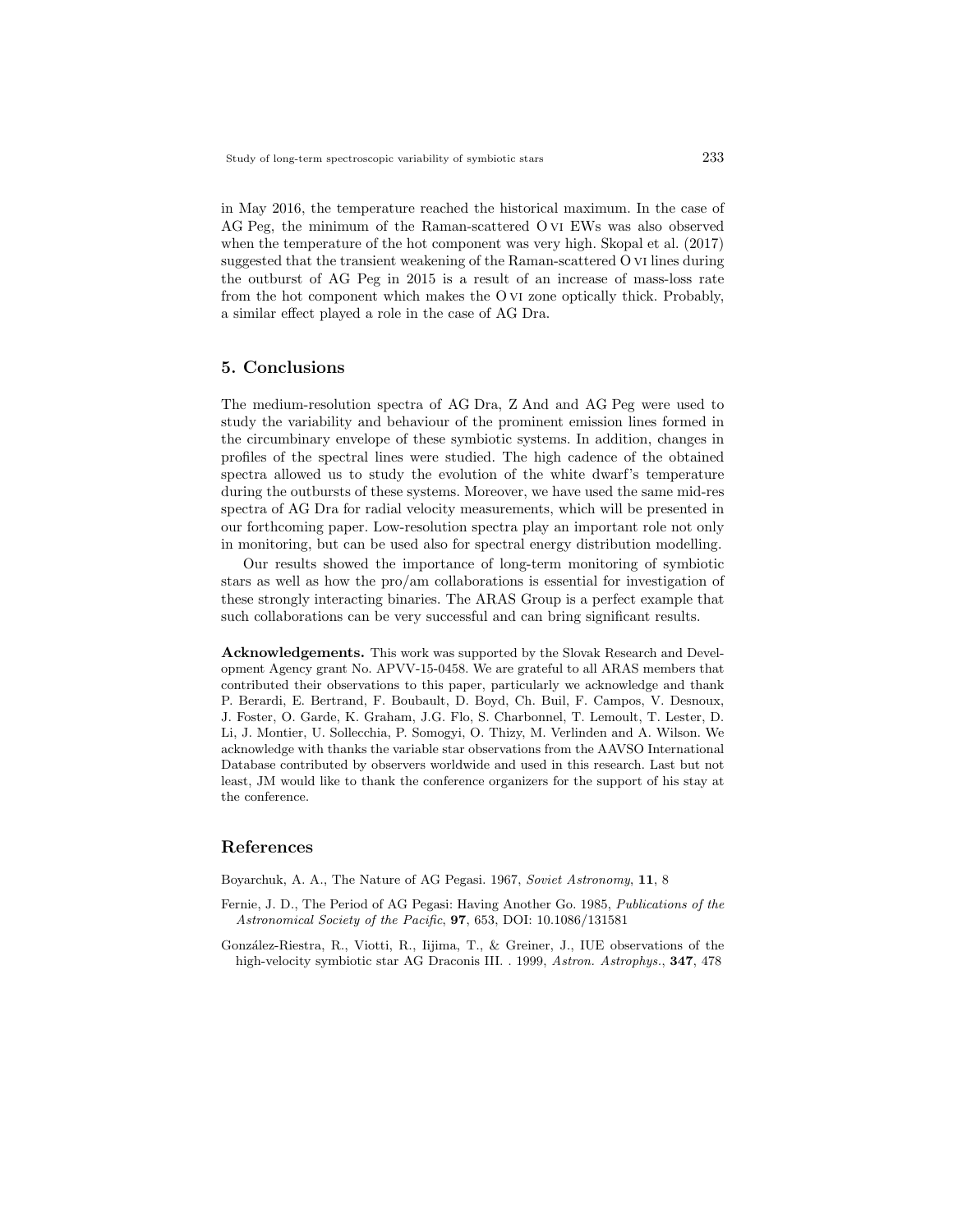- Hric, L., Gális, R., Leedjärv, L., Burmeister, M., & Kundra, E., Outburst activity of the symbiotic system AG Dra. 2014, Mon. Not. R. Astron. Soc., 443, 1103, DOI: 10.1093/mnras/stu1162
- Iijima, T., Temperature determination of exciting stars in highly excited planetary nebulae and symbiotic stars. 1981, in Photometric and Spectroscopic Binary Systems, 517
- Leedjärv, L., Gális, R., Hric, L., Merc, J., & Burmeister, M., Spectroscopic view on the outburst activity of the symbiotic binary AG Draconis. 2016, Mon. Not. R. Astron. Soc., 456, 2558, DOI: 10.1093/mnras/stv2807
- Merc, J., Gális, R., & Leedjärv, L., Recent outburst activity of the super-soft X-ray binary AG Draconis. 2017, Contributions of the Astronomical Observatory Skalnate Pleso, 47, 192
- Merc, J., Gális, R., & Leedjärv, L., Recent outburst activity of the symbiotic binary AG Draconis. 2018a, in The Golden Age of Cataclysmic Variables and Related Objects IV, 60
- Merc, J., Gális, R., Vrašťák, M., & Leedjärv, L., The Fourth Outburst during the Ongoing Active Stage of AG Draconis has Finished. 2018b, Research Notes of the American Astronomical Society, 2, 142, DOI: 10.3847/2515-5172/aad807
- Miko lajewska, J. & Kenyon, S. J., The Inscrutable Hot Component in the Symbiotic Binary Z Andromedae. 1996, Astron. J., 112, 1659, DOI: 10.1086/118131
- Miko lajewska, J., Kenyon, S. J., Miko lajewski, M., Garcia, M. R., & Polidan, R. S., Evolution of the Symbiotic Binary System AG Draconis. 1995, Astron. J., 109, 1289, DOI: 10.1086/117361
- Mürset, U. & Schmid, H. M., Spectral classification of the cool giants in symbiotic systems. 1999, Astronomy and Astrophysics Supplement Series, 137, 473, DOI: 10.1051/aas:1999105
- Schmid, H. M., Identification of the emission bands at lambda lambda 6830, 7088. 1989, Astron. Astrophys., 211, L31
- Schulte-Ladbeck, R. E., Near-infrared spectral classification of symbiotic stars. 1988, Astron. Astrophys., 189, 97
- Skopal, A., Chochol, D., Pribulla, T., & Vanko, M., UBV Photometry of the Symbiotic Star Z And During its 2000 Outburst. 2000, Information Bulletin on Variable Stars, 5005, 1
- Skopal, A. & Pribulla, T., The first detection of the bipolar jets from the symbiotic prototype Z And. 2006, The Astronomer's Telegram, 882, 1
- Skopal, A., Shugarov, S. Y., Sekeráš, M., et al., New outburst of the symbiotic nova AG Pegasi after 165 yr. 2017, Astron. Astrophys., 604, A48, DOI: 10.1051/0004- 6361/201629593
- Smith, V. V., Cunha, K., Jorissen, A., & Boffin, H. M. J., Abundances in the symbiotic star AG Draconis: the barium-symbiotic connection. 1996, Astron. Astrophys., 315, 179